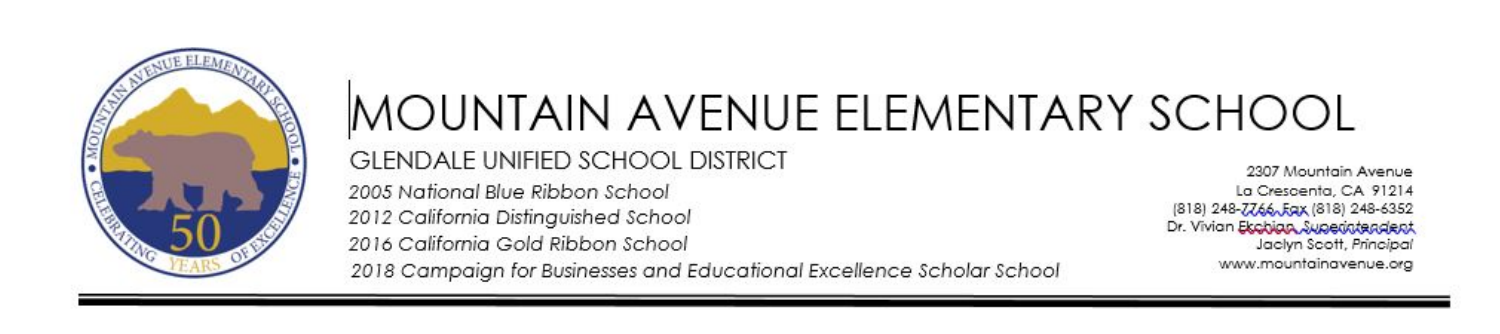# Mountain Avenue Elementary School Thursday Update



[Click here to access all flyers through the Peachjar website](https://app.peachjar.com/flyers/all/schools/55122)

March 12, 2020

| Thursday, March 12     | TK-6th Grade Report Cards Sent Home<br><b>After School Clubs</b><br>2:20 PM3:10 PM LANGO Spanish, Science Lab<br>1:05 PM- 2:05 PM Kinder Soccer, Primary Yard<br>2:35 PM- 3:35 PM ParkerAnderson: Pokemon Art Academy!, Rm 8202<br>2:40 PM- 3:40 PM 1st-6th Grade Tennis & Soccer, Upper Field                                                                    |
|------------------------|-------------------------------------------------------------------------------------------------------------------------------------------------------------------------------------------------------------------------------------------------------------------------------------------------------------------------------------------------------------------|
| Friday, March 13       | <b>Jogathon Pledge Funds Due</b><br>7:30 AM Chorus<br>8:30 AM Flag Ceremony<br><b>After School Clubs</b><br>2:15 PM GS Troop #01411, Art Studio<br>2:45 PM GS Troop # 1841, Science Lab<br>6 PM Boy Scout of America #360, Auditorium                                                                                                                             |
| March 16-23            | <b>SPRING BREAK</b>                                                                                                                                                                                                                                                                                                                                               |
| Tuesday, March 24      | <b>School Resumes</b><br>Sixth Grade Panoramic Pictures<br><b>After School Clubs</b><br>2:20 PM- 3:20 PM Let's Make Art! with Vicky Rees, Rm 8202<br>2:45 PM- 3:45 PM GS Troop 4511                                                                                                                                                                               |
| Wednesday, March 25    | <b>After School Clubs</b><br>2:30 PM Davidian-Mariamian Armenian Class, Auditorium<br>2:25 PM- 3:25 PM WindTree: Creative Engineering, Art Room (FirsThird Gr.)<br>2:45 PM- 3:45 PM WindTree: Creative Engineering, Science Lab (Fourt Sixth Gr.)<br>2:45 PM- 3:45 PM School Site Council Meeting, Staff Lounge<br>6:30 PM-8:00 PM MACK Board Meeting, Auditorium |
| Thursday, March 26     | <b>Student Council Used Book Sale</b><br>HoneyBird Dine-Out!<br><b>After School Clubs</b><br>1:05 PM- 2:05 PM Kinder Soccer, Primary Yard<br>2:35 PM-3:35 PM ParkerAnderson: Pokemon Art Academy!, Rm 8202<br>2:40 PM- 3:40 PM 1st-6th Grade Tennis & Soccer, Upper Field                                                                                         |
| Friday, March 27       | <b>Student Council Used Book Sale</b><br>Spirit Day: Character Day!<br>7:30 AM Chorus<br>8:30 AM Flag Ceremony<br>After School Clubs<br>2:45 PM GS Troop # 1841, Science Lab<br>6:00 PM-8:00 PM Son VIP Dance, Auditorium                                                                                                                                         |
| <b>Upcoming Events</b> | April 13-May 1- CAASPP for Grades 36                                                                                                                                                                                                                                                                                                                              |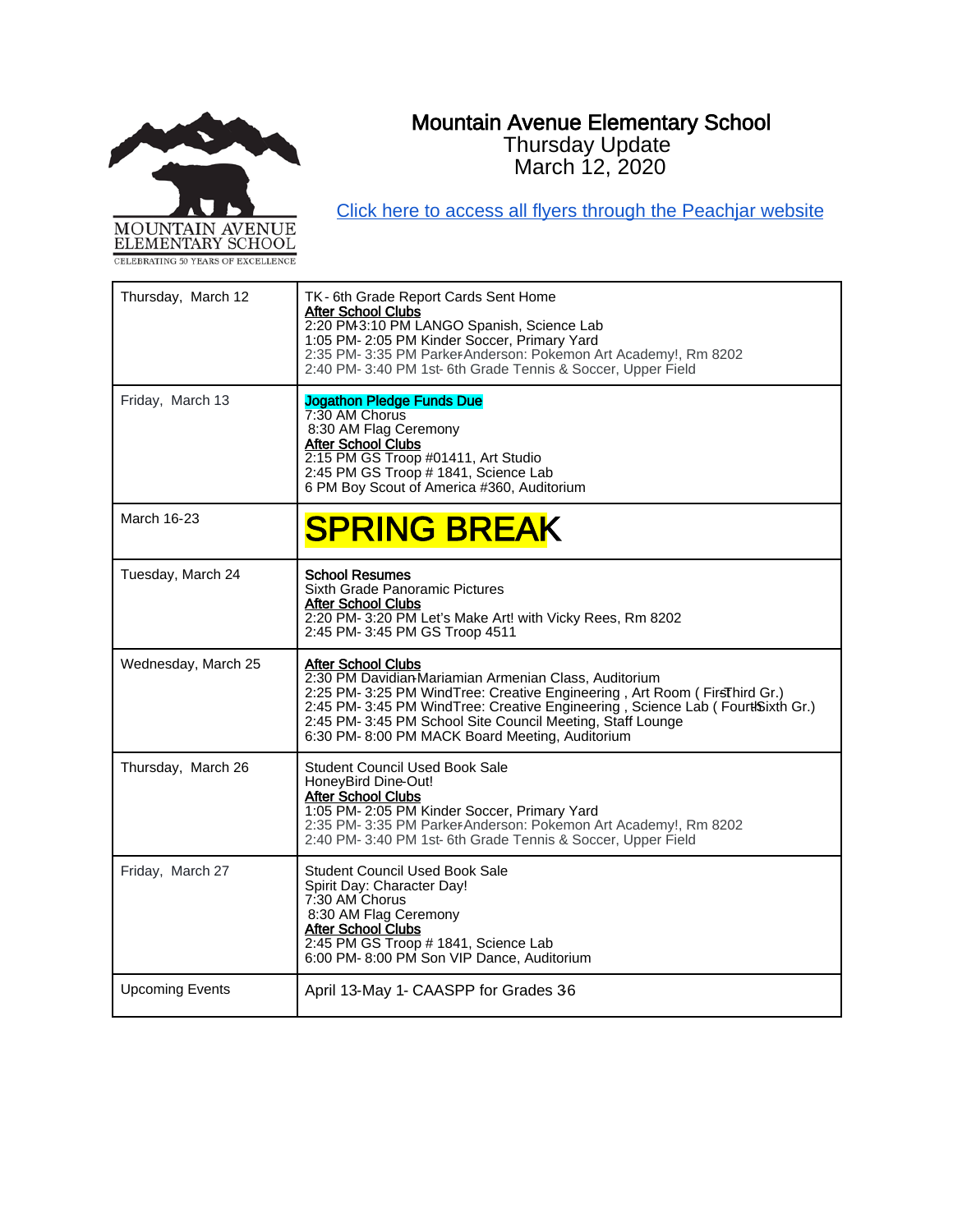# An Important Message from Principal Scott

Good morning Mountain Avenue Community,

Yesterday, I had the opportunity to meet with the Superintendent and District Leadership to get an update on the COVID-19 epidemic. As you know, this is a fluid situation with new information coming to light every minute. Last night, Governor Gavin Newsom and California public health officials issued an updated policy on gatherings to protect public health and slow the spread of COVID-19. The directive is as follows:

The state's public health experts have determined that gatherings should be postponed or canceled across the state until at least the end of March. Non-essential gatherings must be limited to no more than 250 people, while smaller events can proceed only if the organizers can implement social distancing of 6 feet per person.

Following spring break and extending through mid-April, Glendale Unified is postponing all events and activities that bring large groups of students, adults, and community members together, including open houses, assemblies, and field trips. Alternate approaches to these events, which limit close contact, may include conducting assemblies via intercom announcements or conducting events online.

Here is information about Mountain Avenue Events through April. All of these events are currently in the process of being rescheduled,modified, postponed, and/or cancelled.

All Flag Ceremonies through the end of April 3/12/2020 Critter Squad Assembly 3/13/2020 Chorus Practice 3/27/2020 Son VIP Dance 4/2/2020 PTA Founders Day 4/3/2020 MACK Jogathon Party 4/10/2020 2nd Grade Field Trip to Stough Canyon 4/14/2020 Instrumental Solo Recital Concert 4/17/2020 Science Club 4/18/2020 MACK Night Out 4/23/2020 PTA Culture Night

We will evaluate events scheduled for May after Spring Break.

If you have the time, Irecommend that you watch about an hour's worth of footage from Wednesday's GUSD School Board meeting. You can find the link here, <https://www.gusd.net/Page/13312> . You can hear from Glendale Fire, USC Verdo Hills Hospital, and our District on the public health situation before us and how we would respond. I recommend watching this.

We are committed to ensuring the health and safety of our entire Glendale Unified community. We will continue to adjust our practices based on information and recommendations from state and local health and education authorities and provide you with frequent updates in the coming days and weeks. Please let me know if you have any questions and I will be happy to do my best to he you in any way I can.

Jaclyn Scott Principal Mountain Avenue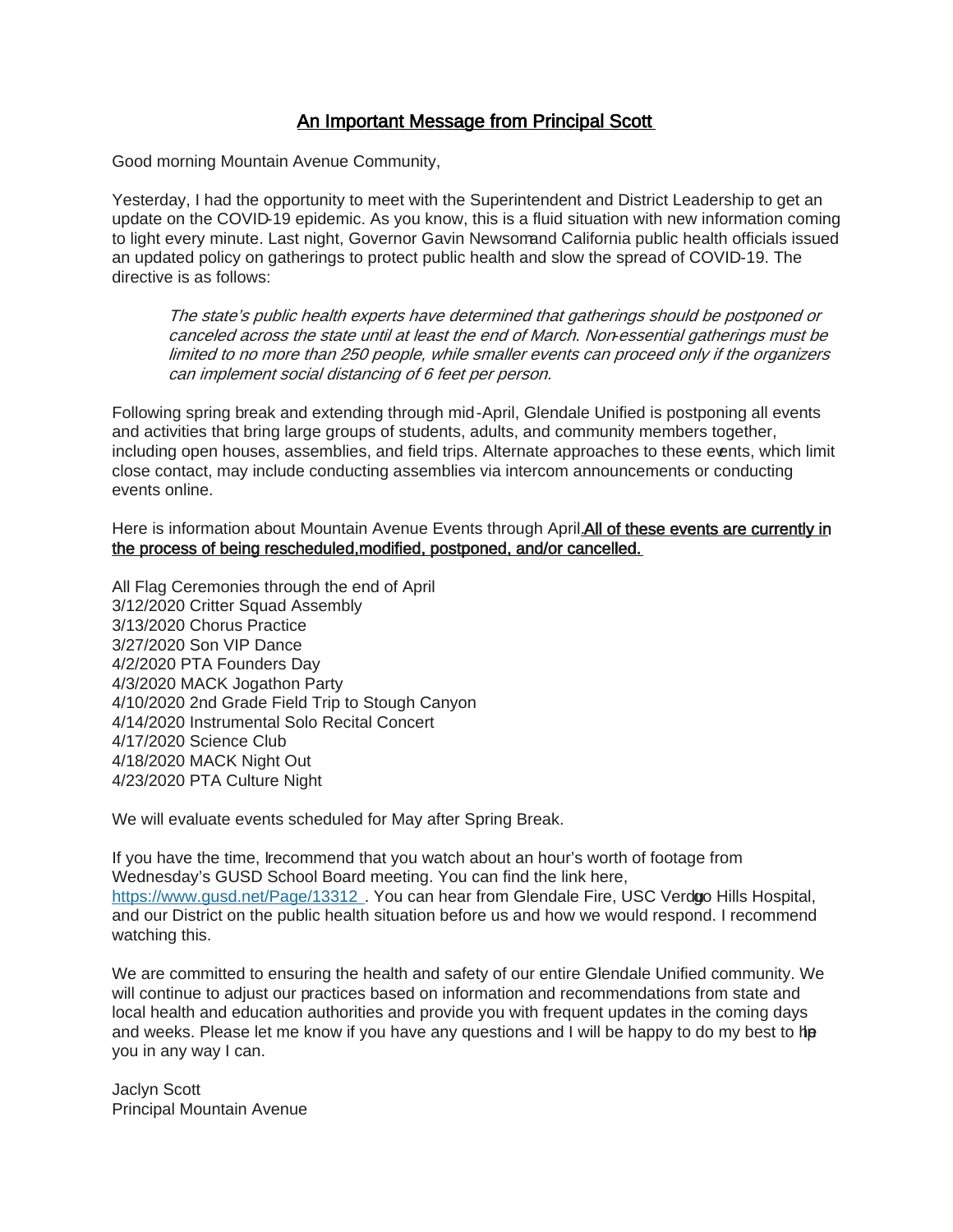

## 2020-2021 New Family Enrollment

Welcome Parents, 2020-2021 School Year is just around the corner! Please see the link below to register online for an appointment time for Enrollment. Please read carefully as to what is NEEDED when you come to your appointment! [2020-2021 Sign Up Genius Enrollment I](https://www.signupgenius.com/go/5080b4daba72ca3fb6-20202021)f you have any

questions, please call the front office 818-248-7766 and ask for Mrs. Narineh Sety. Thank you!

## MACK Jog-a-thon Pledges due Tomorrow MARCH 13!!!!

Remember to turn in your pledges in order to qualify for prizes. You can add to money already turned in, too! We will announce winners at the Flag Ceremony on March 27th.

## PTA Treasurer

Mountain Ave PTA needs a treasurer for the upcoming 20-21 school year! Seeking an organized parent to serve a very important position on our PTA. Software is already in place and training is available. It is a great way to support our school, be involved and have fun! Please contact Latha Risso, the PTA Board nominating committee chairperson with any questions or interest at [moms4pta2017@gmail.com](mailto:moms4pta2017@gmail.com) or call or text 323-974-5906. Thank you for your continued support!

## CAASPP Testing

The testing season has arrived. All 3rd through 6th grade students will participate in the California Assessment of Student Performance and Progress (CAASPP). Testing will begin the week of April 13 and continue through May 1st. All students in grades 3 through 6 will take tests in both English Language Arts and Math. 5th grade will also take a Science Test. Please see the attached parent letter in Peachjar for more information. If you need more information or have any questions please contact Elizabeth Tamez [etamez@gusd.net](mailto:etamez@gusd.net)

## PTA Founders Day

JOURNEY UNDER THE SEA: The 53rd Mountain Avenue PTA Founders Day celebration is on Thursday, April, 2, 2020. Join us to honor the Founders of PTA with Student, Parent, and Staff Signers; Honorary Service Awards; and the presentation of the 2020-21 PTA Board. Meals are available for purchase at [mountainavenue.myschoolcentral.com](http://mountainavenue.myschoolcentral.com/) . See the PeachJar flyer for more details. See you there!





## Yearbook Purchases

Yearbook purchases will be done only onlinethrough our Mountain Avenue Yearbook Store[: https://mountainavenue.picaboo.com/](https://mountainavenue.picaboo.com/) . We will start yearbook sales on March 1st. This year, the yearbook will be \$35.00. Sales will end on May 8th. Yearbooks will be passed out to students on the last day of school. We will have a limited amount of yearbooks on hand to sell on the last day of school. If you miss

both sales, yearbooks will be available for purchase through our yearbook website, howev er, you will have to pay for your own shipping and handling as it will be delivered to your house directly. Disclaimer: Currently, the Yearbook cover shown on our yearbook website is a placeholder. The yearbook cover is under construction.

## LoveLines

Lovelines are now available for purchase! Lovelines are \$5 and we can only offer 200 characters. All purchases will be done online through our Mountain Avenue Yearbook Store: [https://mountainavenue.pic](https://mountainavenue.picaboo.com/) aboo.com/ under Parent Ad. It is first come, first serve! The last day to purchase a Love Line is April 30th.

Disclaimer: Please add the recipient's name in your message and double check your spelling and grammar. The yearbook committee will only copy and paste your message onto the page.

~ The PTA Yearbook Committee

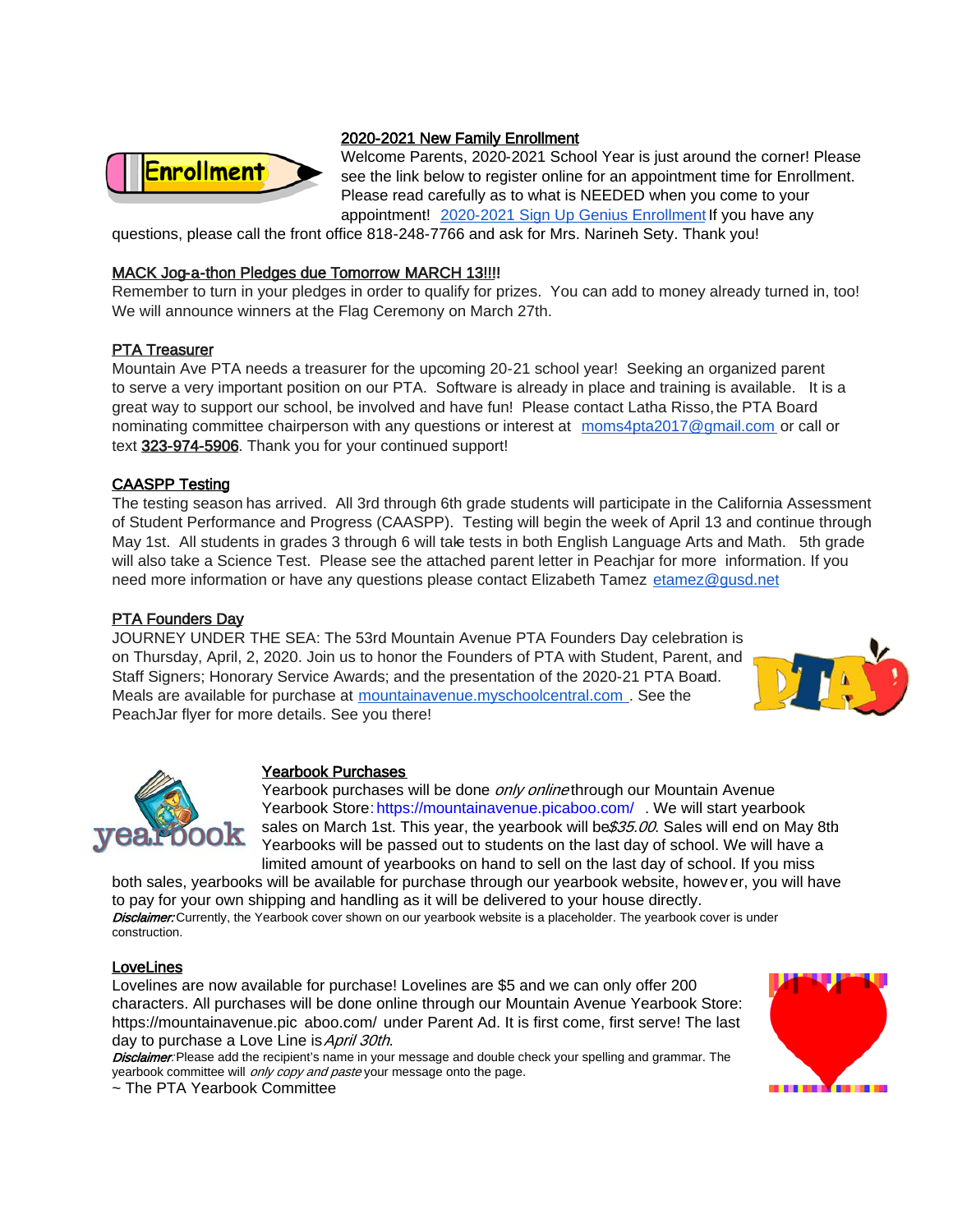# Summer School Fee Based Offers!

## GEF 6th Grade

GEF Summer School is again offering a special class at Crescenta Valley High School for current  $\mathfrak{G}^n$ grade students to help them prepare for middle school. Get Ready for Middle School Math is a non-credit enrichment class emphasizing the importance of different approaches to math. The class is from 8:00 to 10:30, from either June 15 to June 30, or July1 to July 17. Tuition is \$150.

There will be two parent nights… March 25, 6:30 pm at Crescenta Valley High School, and March 26, 6:30 pm at Wilson Middle School. For further information visit the website – [www.gefsummerschool.org](http://www.gefsummerschool.org/). Application forms are available in your school office, on the website, and are due by April 16.

## GEF 2nd-7th Grade

GEF Summer School Summer Theater Camp deadline is rapidly approaching! April 16 is the deadline… so get your students signed up!. Summer Theater Camp is a non-credit enrichment class taught by the drama teachers at Crescenta Valley High. The class is from 8:00 to 10:30, from June 17 to July 2. Tuition is \$150 plus a \$10 materials fee.

In addition, this year we are offering Summer Musical Theater Camp, also non-credit and taught by the drama teachers at Crescenta Valley High. Musical Camp students will stay until 11:30, and the tuition is \$225. For further information visit the website – [www.gefsummerschool.org](http://www.gefsummerschool.org/) . Application forms are available on the website and in your school office.



## ED100

Mountain Avenue PTA is partnering with **Ed100.org** this year to learn more about California's education system. We already have a parent that has GRADUATED the program! How many parents can we graduate this year??? The Check it out: [www.ed100.org](http://www.ed100.org/) (Be sure to login and select our school to increase our chances in a drawing!).

## Yearbook Club

Do you have photos you want to share with the Yearbook Club? Here is the link: <https://uploads.picaboo.com/8621381>\_Using this link, your photos will automatically appear in our yearbook editing platform! Thank you for sharing! Disclaimer: With so many submissions, there is no guarantee that your uploaded photo will be used in the yearbook



## SHOP with Amazon

Don't forget that every time you shop with Amazon, a percent of your purchase comes to Mountain Avenue's 6th grade! How does it work? Make sure you click the link BEFORE going to the website. The link is also available on the Mountain Avenue Website. Thank you for your support!<br><u>https://www.amazon.com/?\_encoding=UTF8&tag=mountavenuele --</u><br>20&linkCode=ur2&camp=1789&creative=9325

# Peachjar (Flyers)

There's an easier way to view flyers! Here is the link for Peachjar, where you would be able to view all the flyers that have to do with School and everything in between! Please start referring to this wonderful site for all of the flyers[! Peachjar Flyers](https://app.peachjar.com/flyers/all/schools/55122) 



PBIS<br>Mountain Avenue participates in PBIS, which stands for Positive Behavior Interventions and Supports. Our Statement of Purpose is... We are a school community that champions diversity and creativity within a kind, safe, responsible and respectful environment. All Mountain Avenue **B.E.A.R.S**are expected to: Be Kind **Encouraging**  Accept Responsibility Respect Others and be **Safe** 

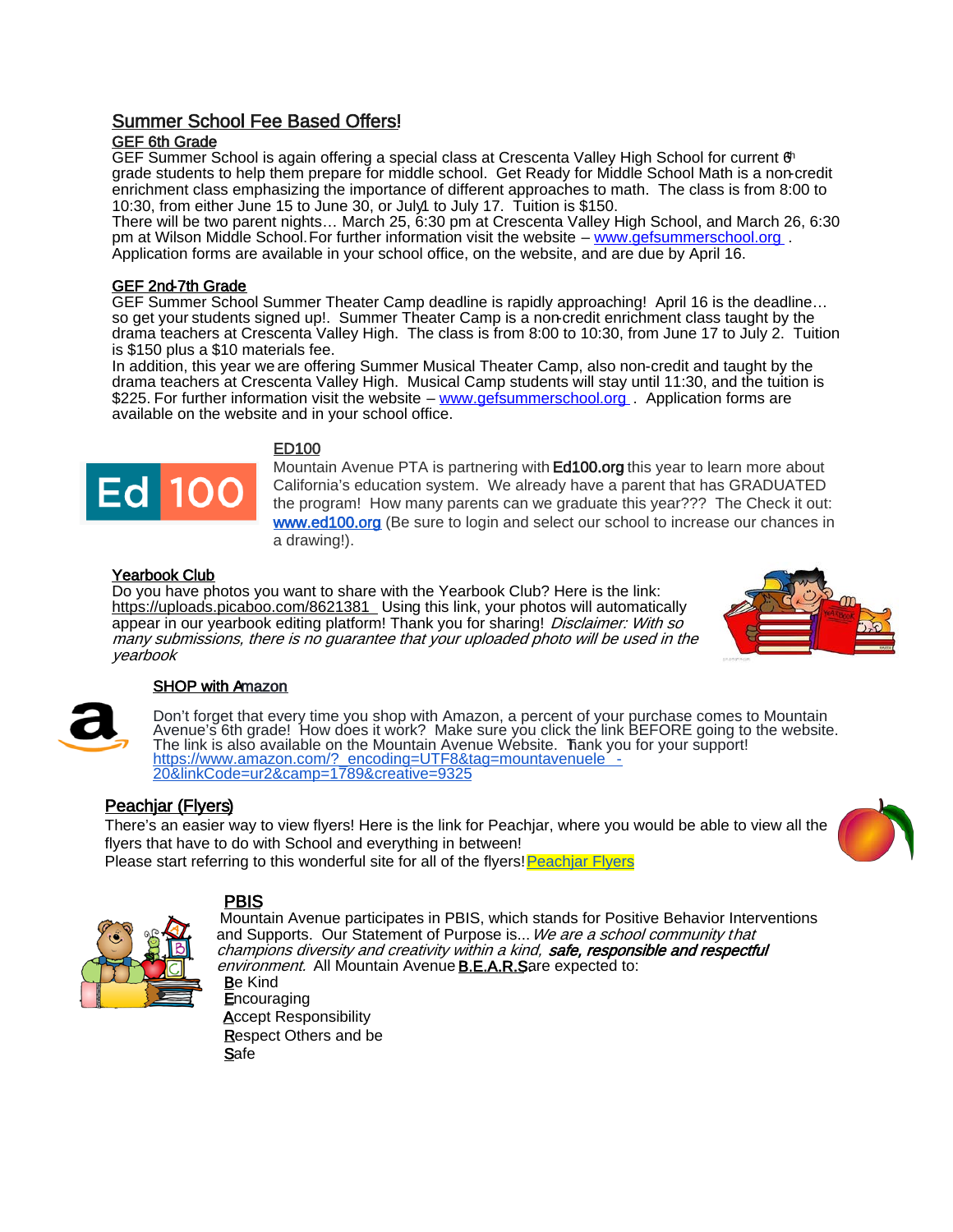# **Mountain Avenue Elementary School** Thursday Update

March 12, 2020



피치자 웹싸이트 [\(Peachjar website\)](https://app.peachjar.com/flyers/all/schools/55122) 를 통해 전단지를 보시려면 여기를 클릭

[하십시요](https://app.peachjar.com/flyers/all/schools/55122).

| 목요일, March 12 | TK - 6 학년 성적표 (Report Cards) 발송<br>방과후 클럽 (After School Clubs)<br>2:20 PM - 3:10 PM LANGO 스페니쉬 (Spanish), 싸이언스 랩<br>1:05 PM - 2:05 PM 킨더 축구 (Kinder Soccer), 프라이머리 야드 (Primary Yard)<br>2:35 PM - 3:35 PM 파커 앤더슨 (Parker-Anderson): Pokemon Art Academy!, Rm 8202<br>2:40 PM - 3:40 PM 1 학년 - 6 학년 테니스 & 축구 (Tennis & Soccer), 어퍼필드                             |
|---------------|-----------------------------------------------------------------------------------------------------------------------------------------------------------------------------------------------------------------------------------------------------------------------------------------------------------------------------------------------------------------|
| 금요일, March 13 | MACK Jog-a-thon 모금액 제출 마감일 Pledge Money is due!<br>7:30 AM 합창부 (Chorus) 연습<br>8:30 AM 아침조회 (Flag Ceremony)<br>방과후 클럽 (After School Clubs)<br>2:15 PM 걸스카웃 Troop #01411, 아트 스튜디오 (Art Studio)<br>2:45 PM 걸스카웃 Troop # 1841, 싸이언스 랩<br>6 PM Boy Scout of America #360, 오디토리엄                                                                                      |
| March 16-23   | <u>SPRING BREAK 봄방학</u>                                                                                                                                                                                                                                                                                                                                         |
| 화요일, March 24 | 학교 개학 (School Resumes)<br>6 학년 파노라마 사진 촬영<br>방과후 클럽 (After School Clubs)<br>2:20 PM - 3:20 PM Let's Make Art! with Vicky Rees, Rm 8202<br>2:45 PM - 3:45 PM 걸스키웃 Troop 4511                                                                                                                                                                                     |
| 수요일, March 25 | 방과후 클럽 (After School Clubs)<br>2:30 PM Davidian-Mariamian 알메니안 클래스, 오디토리엄<br>2:25 PM - 3:25 PM WindTree: Creative Engineering, 아트 룸 (Art Room) (1 학년 - 3 학년)<br>2:45 PM - 3:45 PM WindTree: Creative Engineering, 싸이언스 랩 (Science Lab) (4 학년 - 6 학년)<br>2:40 PM - 3:45 PM School Site Council 미팅, 스태프 라운지 (Staff Lounge)<br>6:30 PM - 8:00 PM MACK 보드 미팅, 오디토리엄 |
| 목요일, March 26 | 학생회 (Student Council) 중고책 세일 (Used Book Sale)<br>HoneyBird 다인아웃 ( Dine-Out)!<br>방과후 클럽 (After School Clubs)<br>1:05 PM - 2:05 PM 킨더 축구 (Kinder Soccer), 프라이머리 야드 (Primary Yard)<br>2:35 PM - 3:35 PM 파커 앤더슨 (Parker-Anderson): Pokemon Art Academy!, Rm 8202<br>2:40 PM - 3:40 PM 1 학년 - 6 학년 테니스 & 축구 (Tennis & Soccer), 어퍼필드                                  |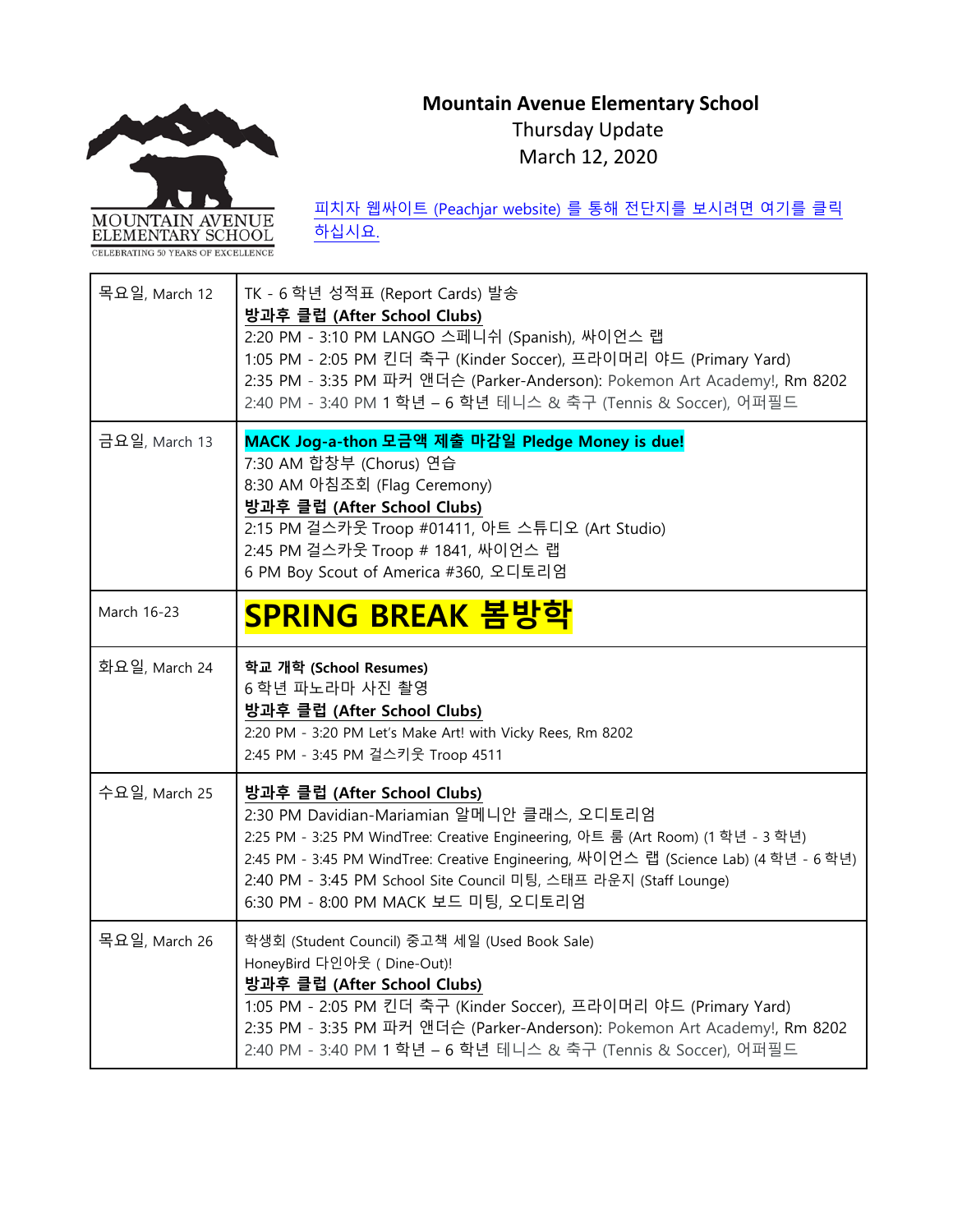| 금요일, March 27 | 학생회 (Student Council) 중고책 세일 (Used Book Sale)<br>스피릿데이 (Spirit Day): 캐렉터 데이 (Character Day)!<br>7:30 AM 합창부 (Chorus) 연습<br>8:30 AM 아침조회 (Flag Ceremony)<br>방과후 클럽 (After School Clubs)<br>2:45 PM 걸스카웃 Troop # 1841, 싸이언스 랩<br>6:00 PM - 8:00 PM Son VIP Dance, 오디토리엄 |
|---------------|-----------------------------------------------------------------------------------------------------------------------------------------------------------------------------------------------------------------------------------------------------------------------|
| 다가오는 행사들      | April 13-May 1 - 3 학년 - 6 학년 CAASPP 가주학력평가 시험                                                                                                                                                                                                                         |

# **An Important Message from GUSD**



Glendale 교육구 학생, 교직원, 가족 및 커뮤니티께, 독특하고 진화하는 COVID-19 (Novel Coronavirus) 상황을 탐색하는 동안 기다려 주시고 협조해 주셔서 감사합니다. 우리의 최우선 과제는 학생과 교직원의 건강과 안전입니다. 우리는이 같은 책임감을 매우 중요시하고, 지역 사회에 대한 최신 정보를 얻기 위해 지속적으로 지역 보건소와 협력하고 있습니다. 현재 글렌데일시에는 확인된 COVID-19 사례가 없습니다. Glendale Unified 학교는 다음주 봄방학을 위해 문을 닫습니다. 이 기간

동안 관리직원이 모든 학교 시설을 대대적으로 청소하게 되며, 교육구 직원은 학교 폐쇄가 필요할 경우를 대비해 계획을 계속 재조정하게 될 것입니다. COVID-19 상황이 계속 바뀌고 있기 때문에 우리는 봄방학 동안 지역사회에 정기적으로 안내문을 보낼 것입니다. 우리는 이 지역에서 광범위한 학교 휴교를 기대하지는 않지만 필요한 경우 날짜를 추가하여 봄방학 기간을 연장할 준비가 되어 있습니다. 봄방학 중에 여행할 계획이 있는 경우, 질병 관리 센터 [Centers for Disease Control \(CDC\) website](https://www.cdc.gov/coronavirus/2019-ncov/travelers/index.html) 웹싸이트에서 최신 여행조언을 확인하십시요. 현재 CDC 는 중국, 이란, 이탈리아 및 한국에 대해 3 단계 여행경고 (level 3 travel warnings: 꼭 필요한 여행이 아닌 경우는 피하기) 를 발행했습니다. **이 국가에서 돌아온 여행자는 미국으로 돌아온 후 14 일 동안 집에서 "자가격리 (self-isolate)" 를 요청받고 있습니다. 글렌데일 교육구 커뮤니티의 안전을 위해 이 권장 사항을 준수하며 3 단계 여행경고가 내려져 있는 국가로 여행한 학생들은 학교로 돌아오기 전에 미국으로 돌아온 후 14 일 동안 집에 있어야 합니다.** 추후에 국가 목록이 변경될 수 있습니다. 여행으로 인해 집에 머무르도록 요청받게 된 학생의 경우, 학부모는 (818) 241-3111 x1208 글렌데일 교육구의 교육서비스 부서 (department of Educational Services) 에 전화하여 독립적인 학업 계약 (independent study agreement) 을 요청할 수 있습니다. 우리는 좋은 위생습관을 실천하고 최신정보를 계속 접하고 유지하며, 허위 정보의 확산에 맞서서 우리의 지역 사회를 건강하고 안전하게 유지하도록 협력해야 합니다. 우리는 최신 정보와 자료로 글렌데일 교육구 웹싸이트 [Glendale Unified website](https://www.gusd.net/Page/13312) 와 우리 교육구의 페이스북 [Facebook](https://www.facebook.com/glendaleusd) 및 트위터 [Twitter](https://twitter.com/glendaleusd) 페이지를 계속 업데이트 할 것입니다. 신뢰할 수 있는 정보를 얻으려면, 질병 통제 예방국 [CDC](https://www.cdc.gov/coronavirus/2019-ncov/index.html) 또는 LA 카운티 보건국 [Los Angeles County](http://publichealth.lacounty.gov/media/Coronavirus/)  [Department of Public Health](http://publichealth.lacounty.gov/media/Coronavirus/) 웹싸이트를 방문하십시요.



## **2020-2021 새가정 New Family 등록 Enrollment**

학부모 여러분 환영합니다, 2020-2021 학년도가 곧 다가옵니다! 새가정 등록을 위한 약속시간을 온라인으로 신청하시려면 다음 링크 [2020-2021](https://www.signupgenius.com/go/5080b4daba72ca3fb6-20202021)  [Sign Up Genius Enrollment](https://www.signupgenius.com/go/5080b4daba72ca3fb6-20202021) 를 참조하십시요. 약속에 올 때 필요한 것이 무엇인지 주의깊게 읽으십시오! 궁금한 사항이 있으시면, 학교 오피스 818-

248-7766 에 전화하셔서 Mrs. Narineh Sety 를 찾으십시요. 감사합니다!

# **MACK Jog-a-thon Pledges due Tomorrow MARCH 13!!!!**

Jog-a-thon 모금액 제출 마감일이 내일, 3 월 13 일입니다

상품을 받으려면 서약서를 제출해야 된다는 걸 기억하십시요. 이미 돈을 제출하였어도 더 추가할 수 있습니다! 우리는 3 월 27 일 아침조회 (Flag Ceremony) 에서 상품 당첨자를 발표할 것입니다.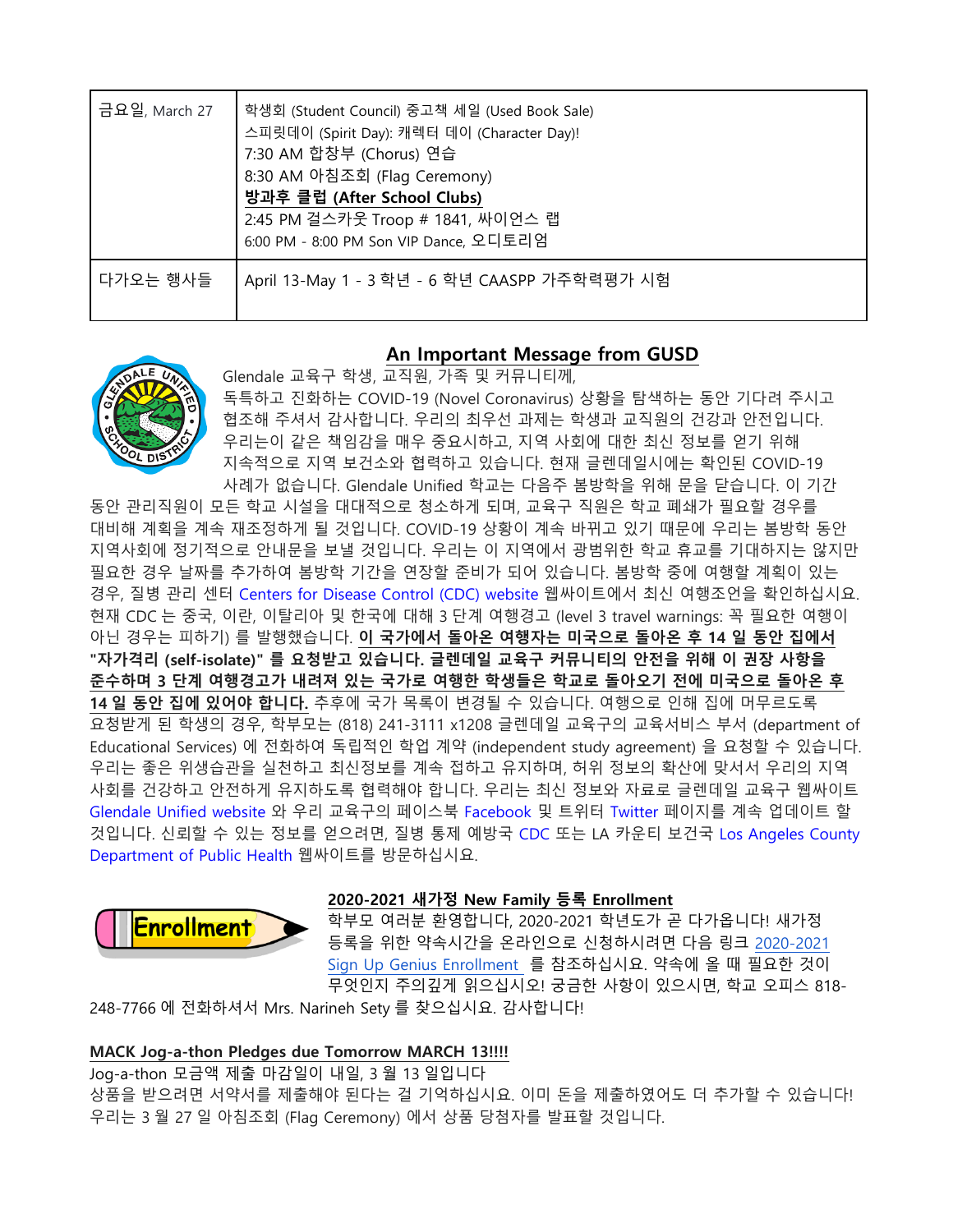## **PTA Treasurer**

Mountain Ave PTA 는 다가오는 20-21 학년도 재정 담당관 (treasurer) 를 필요로 합니다! 우리의 PTA 에서 매우 중요한 직책을 맡을 만한 조직적인 부모를 찾고 있습니다. 소프트웨어가 이미 준비되어 있으며 교육이 가능 합니다. 학교를 지원하고 참여하고 즐거움을 느낄 수 있는 좋은 방법입니다! 질문이나 관심이 있으시면 PTA 임원진 지명위원회 위원장이신 Latha Risso 에게 [moms4pta2017@gmail.com](mailto:moms4pta2017@gmail.com) 으로 이메일하시거나, **323-974- 5906** 로 전화 또는 문자로 연락하십시요. 지속적인 지원에 감사드립니다!

## **CAASPP Testing 가주 학력평가 시험**

테스트 시즌이 다가왔습니다. 3 학년에서 6 학년까지의 모든 학생들은 캘리포니아 학생 학력 및 성취도 평가 (California Assessment of Student Performance and Progress - CAASPP) 시험에 참여할 것입니다. 테스트는 4 월 13 일 주부터 시작하여 5 월 1 일까지 계속됩니다. 3 - 6 학년의 모든 학생들은 영어와 수학 시험을 치릅니다. 5 학년은 과학 시험도 치릅니다. 자세한 내용은 Peachjar 에 첨부된 학부모님께 보내진 편지를 참조 하십시요. 자세한 정보가 필요하거나 질문이 있는 경우에는 Elizabeth Tamez 께 etamez@gusd.net 으로 문의 하십시요.

## **PTA 화운더즈 데이 (PTA 창립기념일)**

ook

바다 속 여행 (JOURNEY UNDER THE SEA): 제 53 회 마운틴 애비뉴 PTA 창립기념일 축하행사는 목요일, 2020 년 4 월 2 일에 개최됩니다. 학생, 학부모 그리고 스태프들로 이루어진 노래발표회; 명예 봉사상 수여; 그리고 2020-21 PTA 이사회 발표와 함께 PTA 창립을 기념하기 위해 함께해 주시기 바랍니다. 식사는



[mountainavenue.myschoolcentral.com](http://mountainavenue.myschoolcentral.com/) 에서 구입할 수 있습니다. 자세한 내용은 PeachJar 전단지를 참조하십시오. 거기서 뵙기를 바랍니다!

# **이어북 (Yearbook 학교앨범) 구입**

이어북 (Yearbook 학교앨범) 구입은 Mountain Avenue 이어북 스토어 [\(https://mountainavenue.picaboo.com\)](https://mountainavenue.picaboo.com/)를 통해서만 온라인으로 이루어 집니다. 3 월 1 일부터 판매를 시작합니다. 올해 이어북 (Yearbook 학교앨범) 은 \$35.00 입니다. 판매는 5 월 8 일에 끝납니다. 이어북 (Yearbook 학교앨범) 은 학교 마지막 날에 학생들에게 전달됩니다. 학교 마지막 날에 판매할 수 있는 이어북 (Yearbook

학교앨범) 은 수량이 제한되어 있습니다. 두가지 방법으로 구입을 못하신 경우에는, 이어북 스토어 웹싸이트를 통해 구입할 수 있지만, 집으로 직접 배송되므로 배송 & 핸들링 (shipping and handling) 비용을 지불해야 합니다.

*면책 조항 :* 현재 이어북 스토어 싸이트에 보이는 앨범표지는 임시로 넣어둔 것입니다. 앨범표지는 현재 만들고 있는 중입니다.

## **러브라인즈 (LoveLines)**

이어북에 들어가는 러브라인을 구입할 수 있습니다! 러브라인은 각각 \$5 이며, 최대 200 자 까지만 가능합니다. 모든 구매는 마운튼 애비뉴 이어북 스토어

[https://mountainavenue.picaboo.com](https://mountainavenue.picaboo.com/) 의 Parent Ad 를 통해 온라인으로만 이루어 집니다. 선착순입니다! 러브라인을 구매할 수 있는 마지막 날은 4 월 30 일입니다.

**면책 조항** : 메시지에 수신자의 이름을 넣어 주시고 철자와 문법을 다시 확인하십시요. 이어북커미티는 메시지를 카피해서 (only copy and paste ) 그대로 앨범 페이지에 추가하게 됩니다. ~ PTA 이어북커미티 (Yearbook Committee)



# **유료 써머스쿨 Summer School Fee Based Offers!**

## **GEF 6th Grade**

GEF Summer School 은 Crescenta Valley High School 에서 현재 6 학년 학생들에게 중학교 준비를 위한 특별 수업을 제공합니다. 중학교 수학 준비 과정 (Get Ready for Middle School Math) 은 Math 에 대한 다양한 접근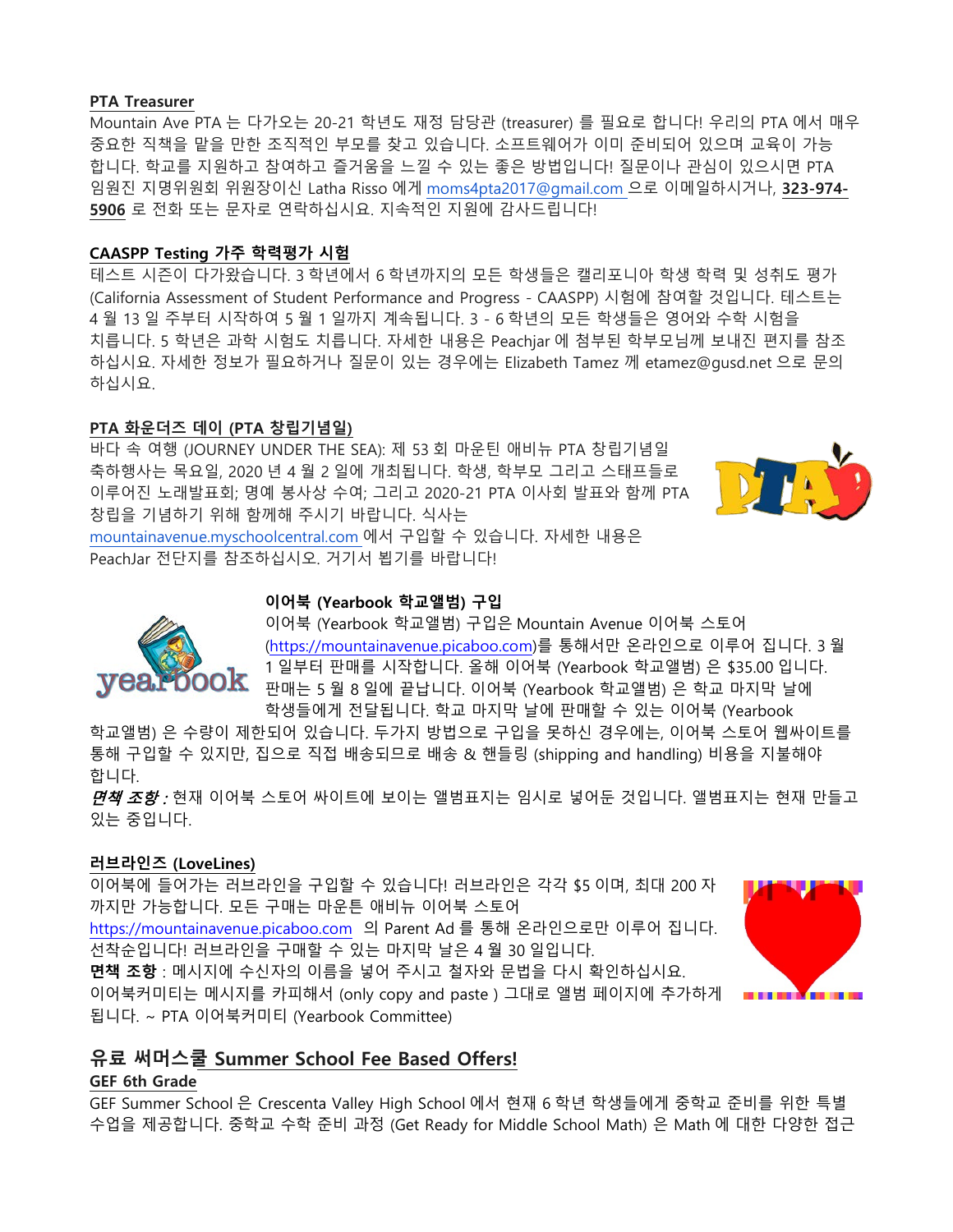방식의 중요성을 강조하는 비학점 보충수업입니다. 수업은 6 월 15 일 - 6 월 30 일 또는 7 월 1 일 - 7 월 17 일에 8:00 - 10:30 에 있습니다. 수업료는 \$150 입니다.

2 차례의 학부모 설명회가 준비되어 있습니다… March 25, 6:30 PM, CV 하이스쿨 (Crescenta Valley High School) 에서, 그리고 March 26, 6:30 PM Wilson Middle School 에서.

더 자세한 정보를 위해서는 웹싸이트 – [www.gefsummerschool.org](http://www.gefsummerschool.org/) 를 방문하십시요. 신청서는 학교 사무실, 웹 사이트에서 구할 수 있으며, 등록마감은 4 월 16 일입니다.

## **GEF 2nd-7th Grade**

GEF 써머스쿨의 하계 띠어러 캠프 (Summer Theater Camp) 마감일이 다가오고 있습니다! 4 월 16 일이 마감일입니다. 학생들을 서둘러 등록하십시오!. Summer Theater Camp 는 Crescenta Valley High 의 드라마 교사들이 가르치는 비학점 보충수업입니다. 수업은 6 월 17 일에서 7 월 2 일까지 8:00 - 10:30 에 있습니다. 수업료는 \$150 + 재료비 \$10 입니다.

또한 올해는 크레센타 밸리 하이 (Crescenta Valley High)의 드라마 교사들이 비학점으로 운영하는 하계 뮤지컬 띠어러 캠프 9Summer Musical Theater Camp)를 제공하고 있습니다. 뮤지컬 캠프 학생들은 11:30 까지 머물며, 수업료는 \$225 입니다.

더 자세한 정보를 위해서는 웹싸이트 – [www.gefsummerschool.org](http://www.gefsummerschool.org/) 를 방문하십시요. 신청서는 학교 사무실, 웹 사이트에서 구할 수 있습니다.

**ED100**



Mountain Avenue PTA 는 캘리포니아의 교육 시스템에 대해 더 알아보고자 올해 **Ed100.org** 와 제휴하였습니다. 우리는 이미 이 프로그램을 모두 마치신 (GRADUATED) 부모가 있습니다! 올해 몇 명의 부모님이 졸업할 수 있을까요??? 확인해 보십시요: **[www.ed100.org](http://www.ed100.org/)** (로그인하시고 우리학교를 선택하셔서 추첨에 뽑힐 기회를 높여 주시는 걸 잊지 마십시오!).

## **이어북 클럽 (Yearbook Club)**

Yearbook Club 과 공유하고 싶은 사진이 있으십니까? 링크는 다음과 같습니다. <https://uploads.picaboo.com/8621381> 이 링크를 사용하시면, 사진이 저희 이어북클럽 편집 플랫폼에 자동으로 나타납니다! 공유해 주셔서 감사합니다! 면책 조항: 제출물이 너무 많아서 여러분이 업로드한 사진이 이어북에 사용될 것이라는 보장은 없습니다



## **아마존 샤핑 (SHOP with Amazon)**



아마존에서 샤핑할 때마다 구매액의 일정 퍼센트가 마운틴 애비뉴 6 학년에게 돌아온다는 것을 잊지 마십시요! 어떻게하면 될까요? 아마존 웹싸이트에 가기 전에 다음 링크를 "먼저" 클릭 하십시요. 이 링크는 학교 웹싸이트에도 있습니다. 후원해 주셔서 감사합니다! [https://www.amazon.com/?\\_encoding=UTF8&tag=mountavenuele-](https://www.amazon.com/?_encoding=UTF8&tag=mountavenuele-20&linkCode=ur2&camp=1789&creative=9325)[20&linkCode=ur2&camp=1789&creative=9325](https://www.amazon.com/?_encoding=UTF8&tag=mountavenuele-20&linkCode=ur2&camp=1789&creative=9325)

## **Peachjar (피치자 전단지)**

전단지를 볼 수 있는 더 쉬운 방법이 있습니다! 다음은 Peachjar 링크입니다. 여기서 학교와 관련된 모든 내용의 전단지 전부를 보실 수 있습니다! 모든 전단지를 볼 수 있는 이 멋진 사이트 이용을 시작 하십시요! [Peachjar Flyers](https://app.peachjar.com/flyers/all/schools/55122)